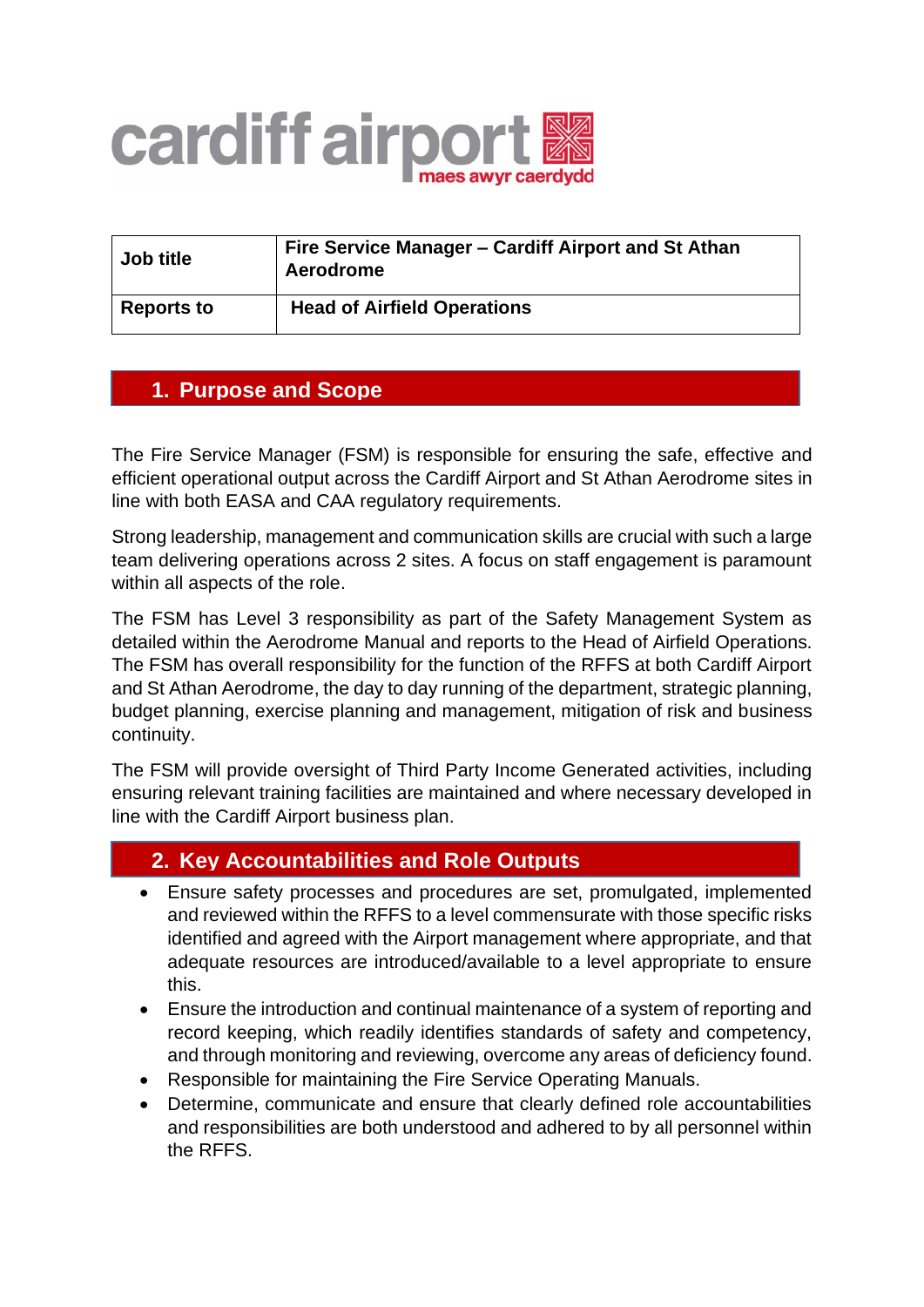- Support the Head of Airfield Operations in reviewing accidents/incidents and make recommendations on remedial action where appropriate to prevent recurrence.
- Ensure a robust risk management strategy for all levels of the RFFS in place and adhered to at all times; this includes the review and amendment of Task Resource Analysis (TRA) documents to ensure safe operational output is maintained.
- Ensure strategic overview of operational procedures to ensure their safety and effectiveness.
- Prepare for and support annual, and any ad hoc, regulatory audits conducted by the CAA.
- Prepare for and support internal audits in accordance with the Aerodrome Compliance Monitoring Programme.
- Supervise and control the provision of budgeted finance to ensure the correct and effective allocation of resources.
- Review and devise contingency plans, working in collaboration with the Airfield Operations Manager and Contingency Planning Officer.
- Provide specialist support to the planning, coordination, delivery and postexercise reporting of routine regulatory Emergency Response Exercises.
- To ensure adequate systems and facilities are available so that all Fire Service personnel receive comprehensive training in conformity to EASA, CAP168 CAP1168 and CAP699 requirements and ensure the Training Manager has all the resources readily available to manage the training programme.
- Provide strategic direction all aspects of Cardiff Airport and St Athan Aerodrome RFFS.
- Promote leadership, development and talent management throughout the RFFS.
- In line with the Cardiff Airport business plan, ensure the RFFS deliverables are communicated, monitored and achieved throughout the department.
- Deliver on budget the capital expenditure programme for each financial period.
- Deliver on budget the operational expenditure programme for each financial period.
- Explore and secure income generation opportunities in accordance with the training courses available to third parties.
- In line with HR policy promote and encourage continuous professional development for all staff.
- Form part of the on-call management cover in line with airport policy.
- Sit on all required steering groups, working groups and committees as required by Cardiff Airport directors.

The above duties are not exhaustive and the Company may require you from time to time and in exceptional circumstances to do further ad hoc duties within your capability and capacity. All job descriptions are subject to regular review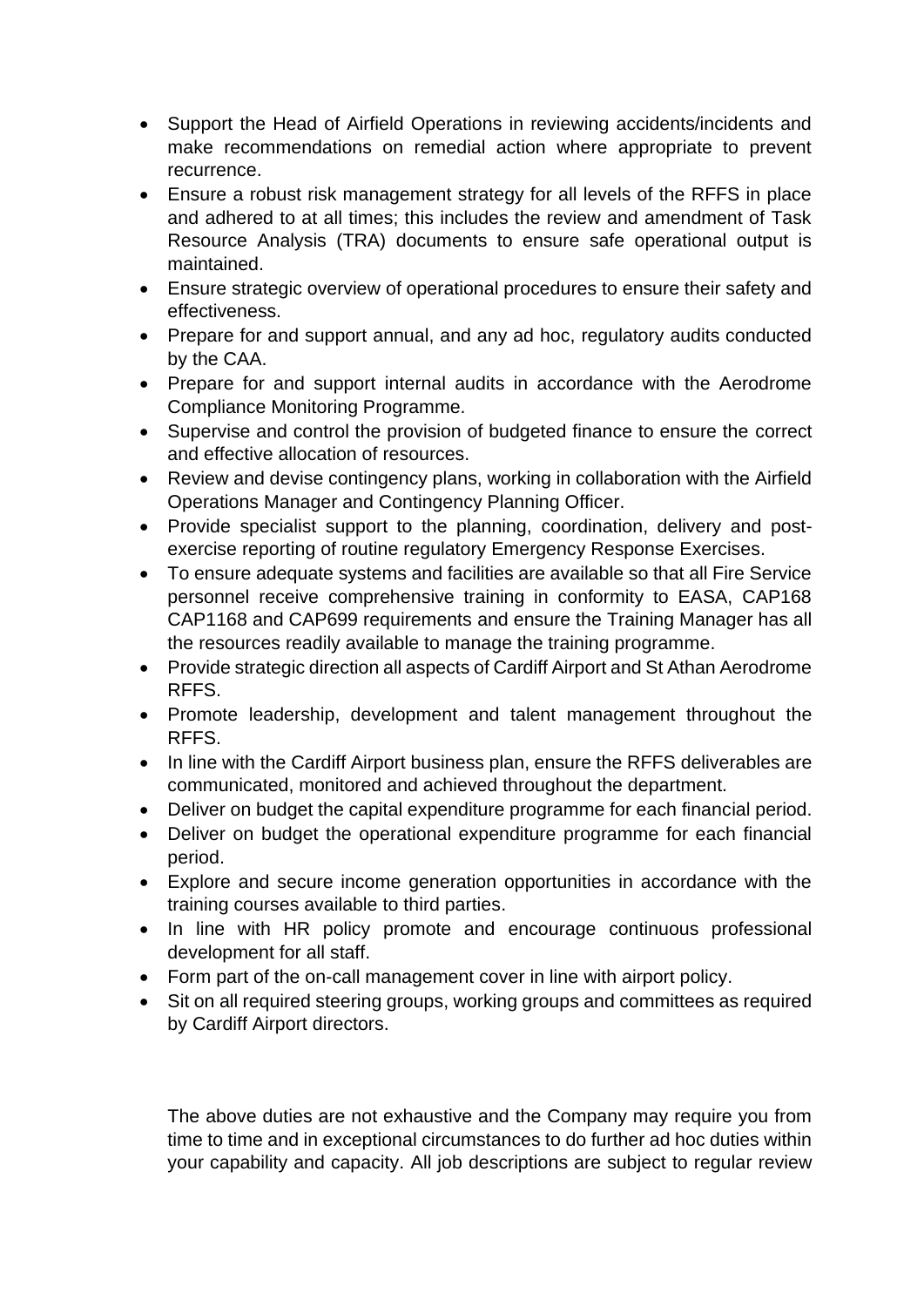and the Company reserves the right to make any reasonable adjustments to this job description as required.

## **director 3. Health and Safety**

It is our intention to demonstrate an ongoing commitment to improving health and safety at work throughout both Cardiff Airport and St Athan. We will comply with all requirements of health and safety legislation.

In order to do this, all staff must have a good awareness and understanding of health and safety hazards and risks that may affect themselves, passengers or other people on-site and must comply at all times with excellence in conduct, behaviour and attitude.

Senior management will ensure that:

- adequate resources are provided for health and safety;
- health and safety is adequately assessed, controlled and monitored;
- our people are actively involved in all aspects of creating and maintaining a healthy and safe working environment.
- it shall be the duty of every employer to ensure, as far as is reasonably practicable, the health, safety and welfare at work of all his employees.

|                       | <b>Essential</b>                                                                                                     | <b>Desirable</b>                                                                                                                                                                                                                                                   |
|-----------------------|----------------------------------------------------------------------------------------------------------------------|--------------------------------------------------------------------------------------------------------------------------------------------------------------------------------------------------------------------------------------------------------------------|
| <b>Qualifications</b> | IFTC, or equivalent,<br>$\bullet$<br>Managerial courses.<br>IFTC, or equivalent,<br>$\bullet$<br>Supervisors course. | <b>Breathing Apparatus</b><br>$\bullet$<br>instructor/supervisor.<br>Fire Appliance driver.<br>$\bullet$<br>Degree or equivalent in<br>Incident Management,<br>Incident Investigation,<br>Incident Command and<br>Control or<br>Emergency/Contingency<br>Planning. |
|                       | <b>Essential</b>                                                                                                     | <b>Desirable</b>                                                                                                                                                                                                                                                   |

## **4. Person Specification**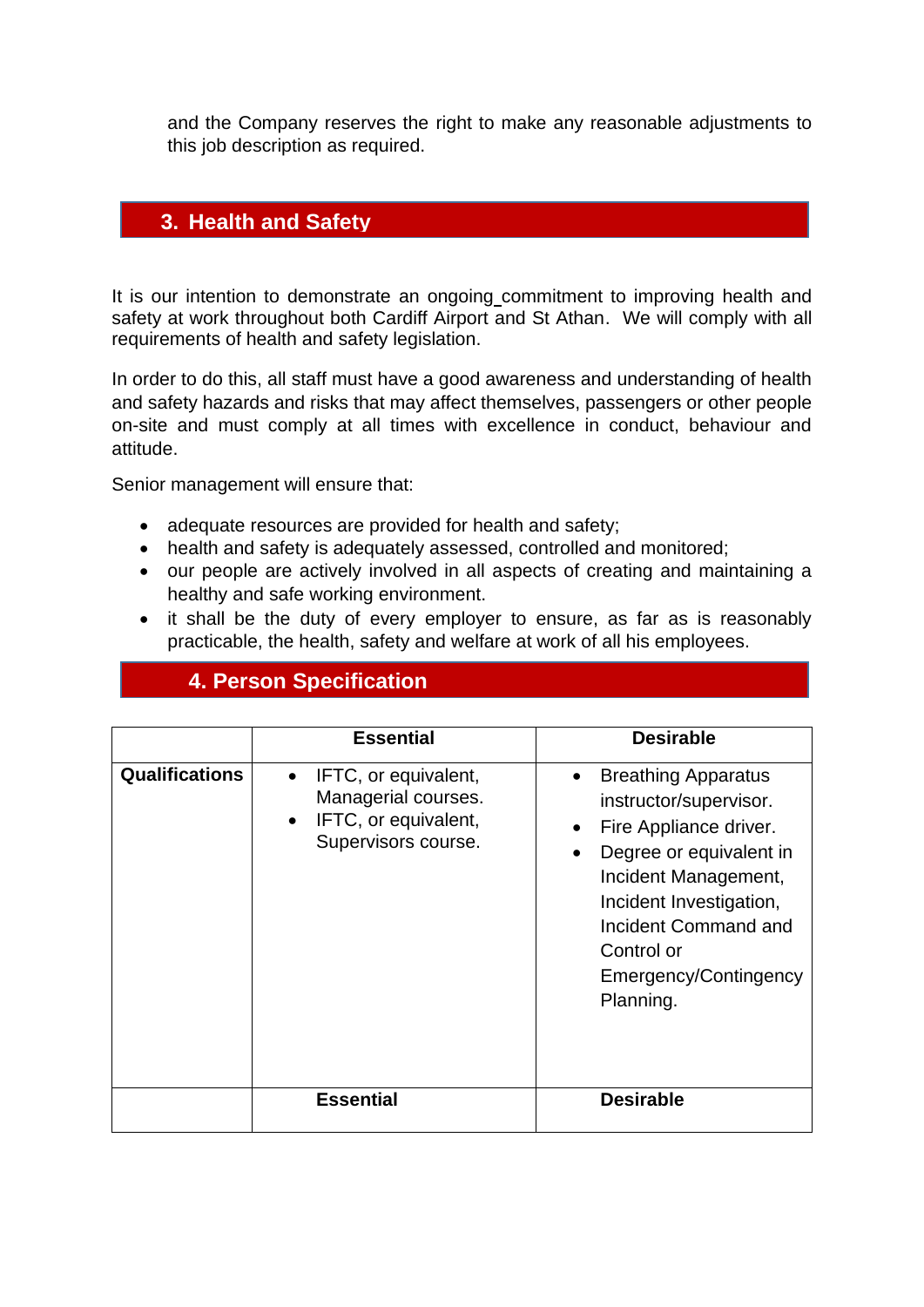| <b>Experience</b> | Minimum of 5 years'<br>$\bullet$<br>relevant experience in a<br>Fire and Rescue or<br>Airfield management<br>role.<br>Budget management.<br><b>Experience of utilising</b><br>assets and realising<br>opportunities for income<br>generation.                                                                                                  |                                                                                                                                                                                                                                                                                                                                                                                                                                                                                                                         |
|-------------------|------------------------------------------------------------------------------------------------------------------------------------------------------------------------------------------------------------------------------------------------------------------------------------------------------------------------------------------------|-------------------------------------------------------------------------------------------------------------------------------------------------------------------------------------------------------------------------------------------------------------------------------------------------------------------------------------------------------------------------------------------------------------------------------------------------------------------------------------------------------------------------|
| <b>Knowledge</b>  | In depth knowledge of<br>$\bullet$<br>Fire Fighting operations<br>and associated<br>regulatory requirements.<br>Good understanding of<br>the employment of Fire<br><b>Fighting Tactics,</b><br>Techniques and<br>Procedures.<br>Solid understanding of<br><b>Safety Management</b><br>Systems and associated<br>risk and hazard<br>management. | Detailed knowledge of<br>$\bullet$<br>regulatory requirements<br>(CAA and EASA) for<br>RFFS, in particular<br>CAP1168, CAP699 and<br>CAP168.<br>Understanding of the<br>employment of<br>aviation/RFFS Tactics,<br><b>Techniques and</b><br>Procedures.<br>Good understanding of<br>aviation Safety<br><b>Management Systems</b><br>and associated<br>risk and hazard<br>management.<br>Solid understanding of<br>the method of<br>carrying out fire ground<br>calculations<br>including area, volume<br>and capacities |
| <b>Skills</b>     | Ability to use Microsoft<br>$\bullet$<br>Office programs.<br>Strong verbal and written<br>communication skills.<br>Proven leadership skills.<br>Ability to proactively build<br>relationships and<br>communicate with<br>stakeholders at all levels.                                                                                           |                                                                                                                                                                                                                                                                                                                                                                                                                                                                                                                         |
| <b>General</b>    | Able to show strong<br>$\bullet$<br>leadership, engagement<br>and influencing skills to<br>ensure safe delivery.                                                                                                                                                                                                                               |                                                                                                                                                                                                                                                                                                                                                                                                                                                                                                                         |